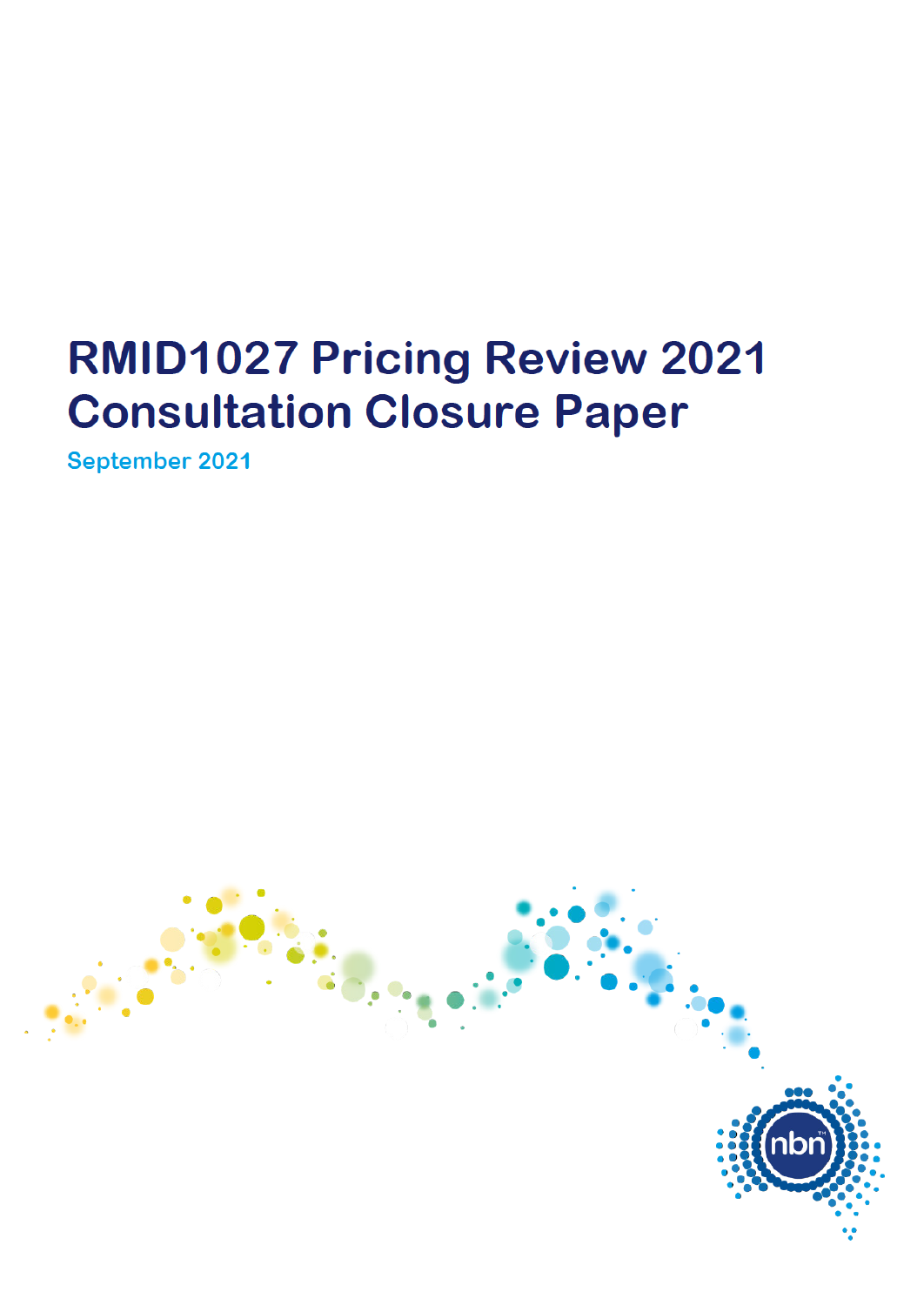

#### **RMID1027 Pricing Review 2021 Consultation Closure Paper**

#### **September 2021**

#### Copyright

This document is subject to copyright and must not be used except as permitted below or under the Copyright Act 1968 (Cth). You must not reproduce or publish this document in whole or in part for commercial gain without the prior written consent of **nbn**. You may reproduce and publish this document in whole or in part for educational or non-commercial purposes as approved by **nbn** in writing.

© 2021 **nbn** limited. All rights reserved. Not for general distribution.

#### Disclaimer

This document is provided for information purposes only. The recipient must not use this document other than with the consent of **nbn** and must make its own inquiries as to the currency, accuracy and completeness of this document and the information contained in it. The contents of this document should not be relied upon as representing **nbn**'s final position on the subject matter of this document, except where stated otherwise. Any requirements of **nbn** or views expressed by **nbn** in this document may change as a consequence of **nbn** finalising formal technical specifications, or legislative and regulatory developments.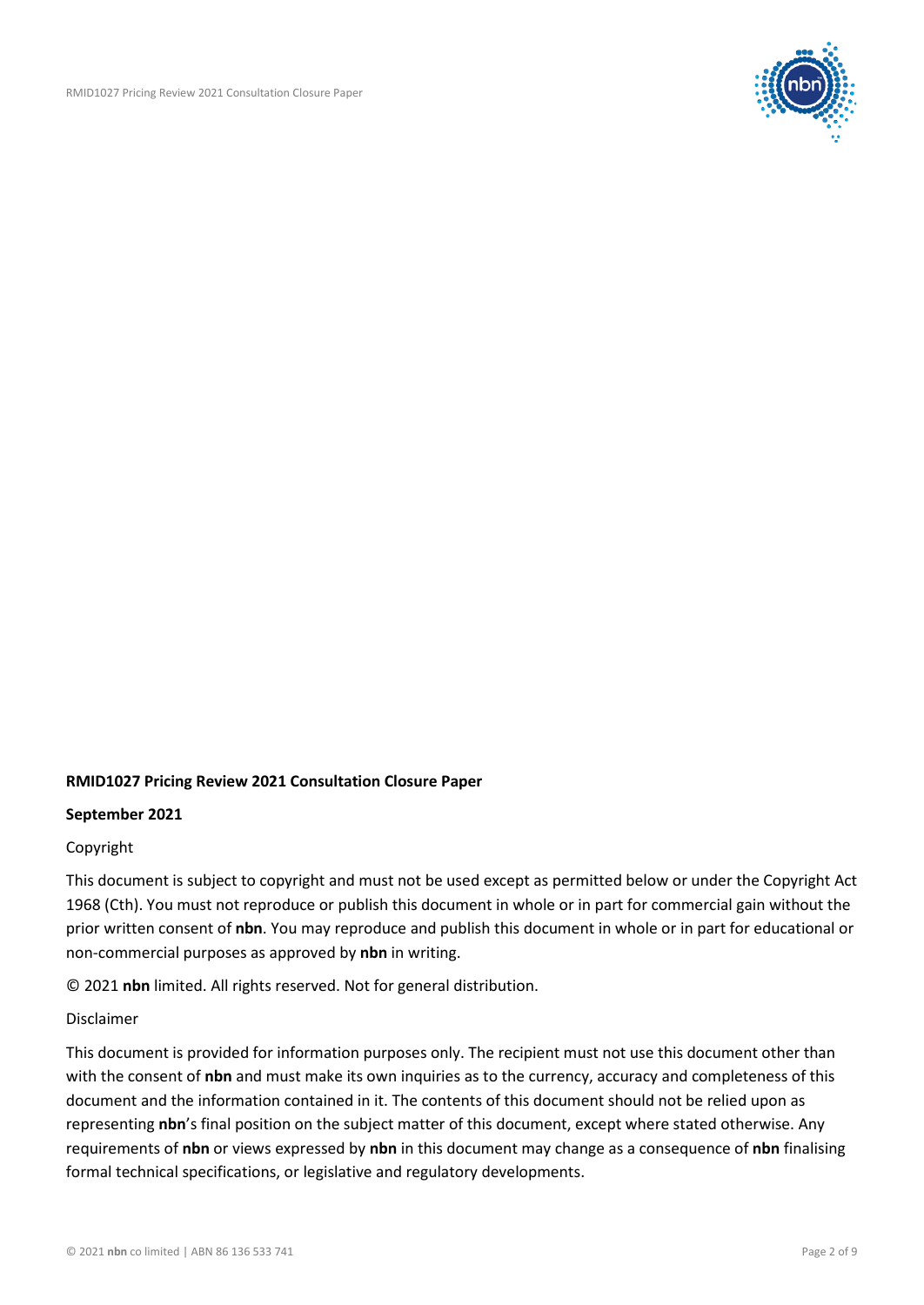

## **Contents**

....................................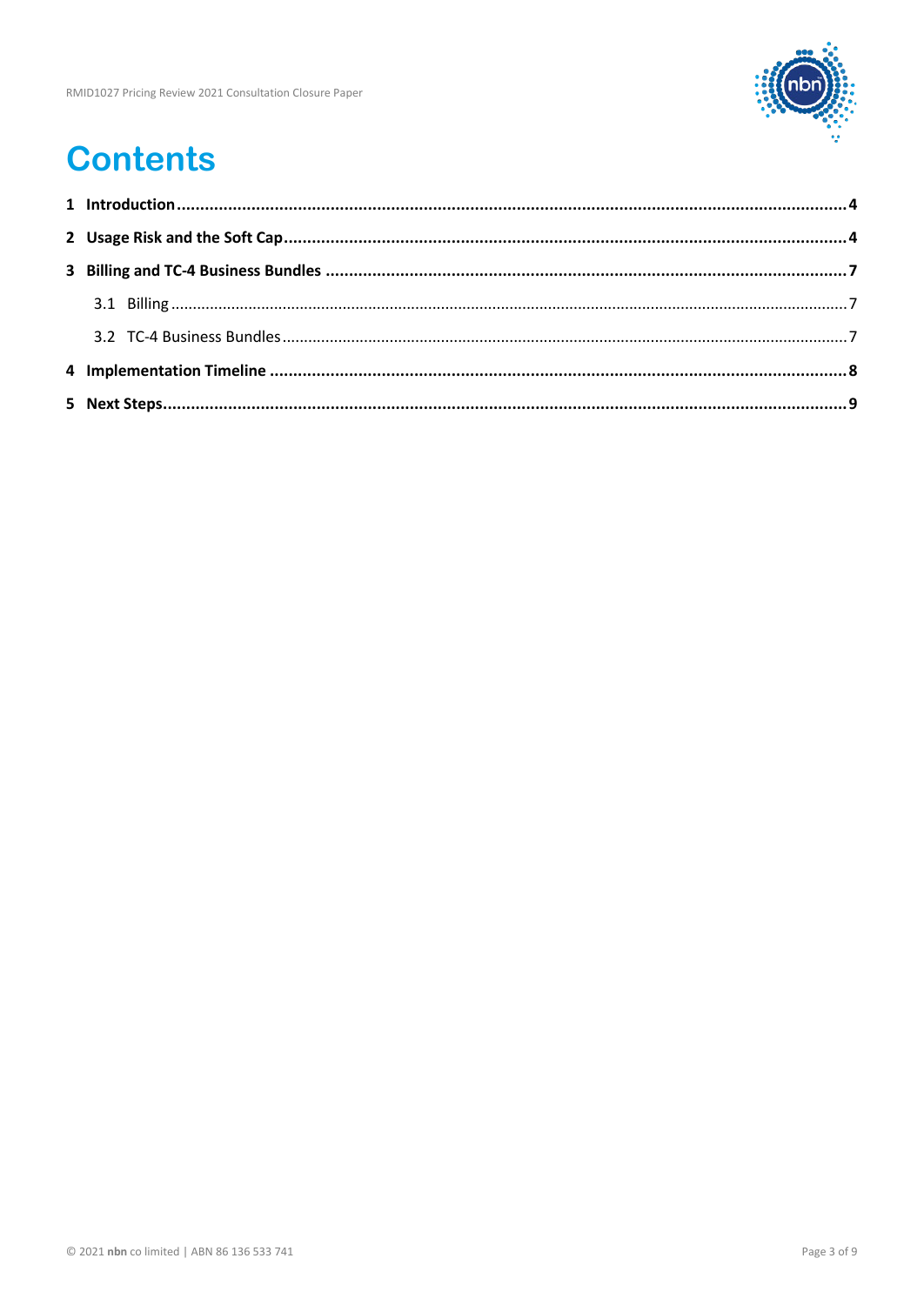

## **1 Introduction**

This paper concludes the Pricing Review 2021 that opened with the first paper published on 15 February 2021 (Paper 1). The consultation covered a range of topics across short and long term **nbn** wholesale pricing. The TC-4 Bundles Discount Roadmap and TC-4 CVC List Price were closed in the second paper published on 28 April 2021 (Paper 2). The Longer-Term Pricing and Low Income aspects were moved to the current Special Access Undertaking (SAU) variation process and is captured in the SAU Discussion Paper released on 7 June 2021 as well as through the ACCC convened roundtable and workshops with the Industry.

This paper addresses the remaining items covered in Paper 2, namely the Soft Cap for TC-4 Bundle Discounts, Billing and TC-4 Business Bundles. Please refer to Paper 2 for the closing positions for the TC-4 Bundles Discount Roadmap and TC-4 CVC List Price.<sup>1</sup>

2021 has been a busy year for consultation on pricing and **nbn** appreciates the engagement and responsiveness of the Industry. It is **nbn**'s intention to focus on the SAU variation process and ensure that an SAU variation is lodged in a timely manner.

## **2 Usage Risk and the Soft Cap**

#### **Paper 1 feedback on usage risk**

RSP submissions to Paper 1 of this consultation stated concerns amongst RSPs that usage-driven costs may grow at a faster rate than the long-term trend and create financial headwinds in the near to medium term. RSPs' estimates of per annum growth in usage over the next 12 to 18 months ranged between 20% up to 40% with most RSPs' estimating growth of higher than 25%, generally on the basis that COVID had resulted in significant behavioural changes for customers.

RSPs primarily called for **nbn** to increase the Roadmap CVC inclusions commensurate with the usage estimates provided. However, this was not a measure that **nbn** could support given the significant embedded risk if usage growth was lower than the Industry's estimates and given the change rights under WBA4 which place restrictions on **nbn**'s ability to decrease CVC inclusions below the level set out in the then current TC-4 Bundles Discount Roadmap, which may mean that such a change cannot be made for 12 to 24 months (depending on when the then current TC-4 Bundles Discount Roadmap ends).

Usage based billing was also raised, where RSPs are billed only for capacity used in the month, which is in line with similar constructs that **nbn** has raised in previous pricing consultations. Whilst this method proposes a number of advantages including the reduction or elimination of CVC forecasting/management and CVC congestion rules, moving to a usage based billing construct is not a straightforward or costless initiative. Because of this it was not considered a viable short-term solution but instead, **nbn** continues to consider it in the current SAU consultation.

<sup>1</sup> See https://www.nbnco.com.au/content/dam/nbn/documents/media-centre/media-statements/2021/nbnco-pricing-review-2021-consultation-paper-2.pdf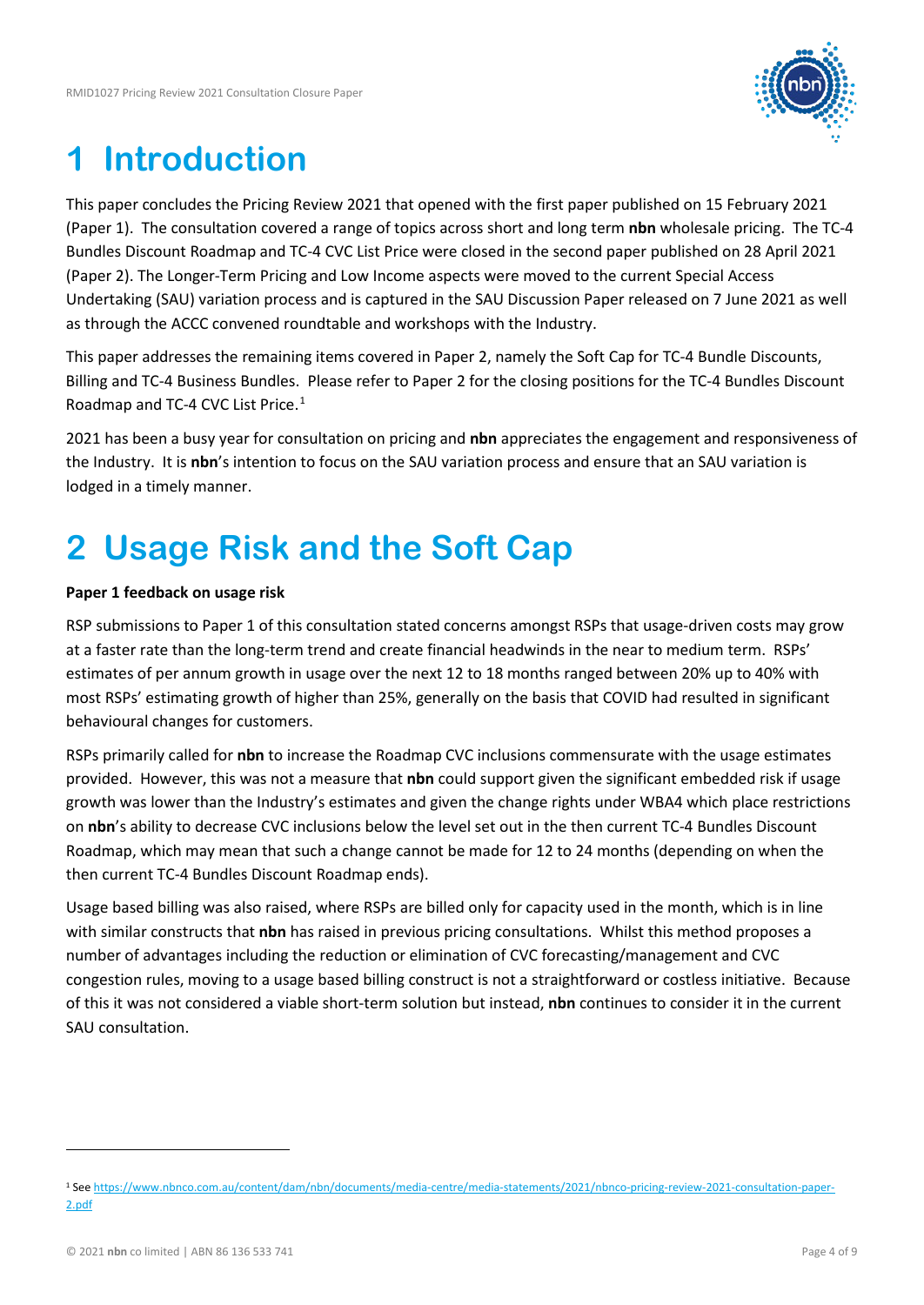

#### **Paper 2 consultation on Soft Cap**

A number of RSPs proposed that nbn explore a "CVC Boost-like" solution to help mitigate the risk of usage increase. While the previous CVC Boost was welcomed by the Industry, it was designed as a time-limited, COVID specific, measure and would have placed an unsustainable financial burden on nbn to continue over a longer period than planned. In that context, **nbn** put forward for feedback a new mechanism, subject to certain conditions, that could potentially have reduced RSP risk and management costs. In particular, based on RSP feedback and acknowledging the limitations of the previous CVC Boost, **nbn** proposed the Soft Cap mechanism in the Paper 2 consultation.

Subject to consultation and the commercial terms and conditions being finalised, the proposed mechanism would have provided an increase in bundled CVC inclusions (in the order of 30-40%) where:

- an RSP's total cost of TC-4 bundles and overage, before any rebates, measured on a three month rolling average per service basis increases by 7% compared to the higher of either last year measured on a three month rolling average or the average from January 2021 to March 2021 (Cost Growth Criteria); and
- an RSP's monthly churn remains below the RSP's historical annualised churn rate plus 10% (Churn Criteria).

The offer was intended to provide increased cost certainty for each individual RSP in the potential event that data usage increases significantly. Based on the usage growth estimates provided by RSPs at the time, the proposed mechanism was estimated to provide significant cost savings in these scenarios. However, following the release of Paper 2 it was apparent that the higher usage growth estimates provided RSPs were not materialising in the near term (discussed further below).

#### **The Industry's feedback and alternatives assessed**

The response from the Industry to the potential Soft Cap mechanism was mixed and while there was support and engagement from a few RSPs to develop the proposal, a number were also strongly against the idea on the basis of added complexity and concerns with the inclusion of the Churn Criteria.

The intention of the proposed Churn Criteria was to mitigate the risk of this proposal creating an incentive that would not otherwise exist for an RSP to disconnect its low-cost end users to achieve the Cost Growth Criteria. However, nothing in this proposal sought to limit RSPs from offering alternatives to end users which might better suit their needs.

**nbn** does not consider that the Soft Cap proposal gave rise to the type of concerns raised by some RSPs, however following this feedback, **nbn** evaluated alternatives to the proposed construct including:

- Increasing the churn threshold (i.e. >10% leeway)
- Changing the cost per service threshold to a total **NBN** cost threshold
- Removing the Churn Criteria

The alternate options either did not alleviate RSP concerns sufficiently or presented additional challenges, risks and/or operational complexity.

For completeness, additional feedback on the Soft Cap included changing the Cost Growth Criteria from a percentage threshold to absolute cost per service threshold which was also considered. However, since then a number of developments have occurred as described below.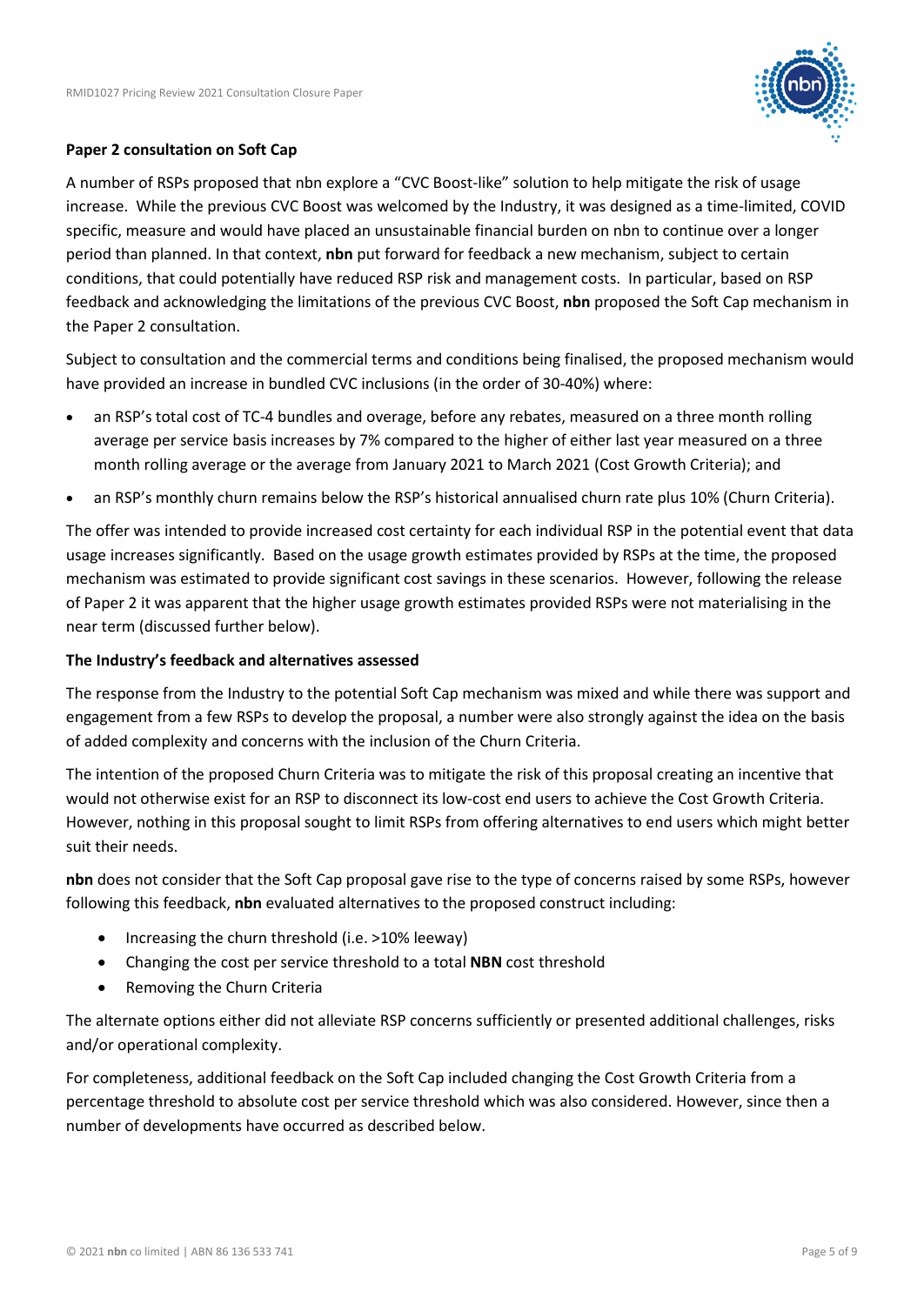

#### **Usage prior to 2021 lockdowns**

Following the release of Paper 2, it was clear that the usage growth estimates of RSPs of as high as 40% p.a. was not materialising in the short-term as shown in the chart below which depicts actual busy hour CVC utilisation per service from February 2020 versus the long-term trend of 25% per annum.



The period between February 2021 and June 2021 saw suppressed usage which returned back to the long-term trend in July 2021 as a result of the COVID-19 lockdowns in New South Wales and Victoria in particular.

#### **COVID-19 Delta Variant and Relief Credit**

The COVID-19 Delta variant has driven lockdowns across multiple states resulting in temporary sharp spikes in usage. **nbn** acknowledged RSPs concerns of the variability of overage cost during this period and responded by providing a relief credit to RSPs for July and August 2021.

The Total Industry Credit Value has been derived by taking the pre-COVID-19 (February 2020) total Industry average utilised CVC TC-4 per active service as a baseline and applying a 25% CAGR to determine the minimum amount of CVC that would have been utilised based on pre-COVID 19 usage growth, within the range communicated by RSPs to **nbn.** With that baseline of assumed "normal" usage, all usage above that CAGR threshold will be determined to be the incremental overage used to calculate the relief. Each eligible RSP is then allocated a proportion of the Total Industry Credit Value based on their share of the Total Industry National Overage in Mbps of each month.<sup>2</sup>

While the relief mechanism may not provide the same forward-looking certainty as the proposed Soft Cap, it is both simpler and importantly more responsive to the short and sharp fluctuations in usage that are driven by lockdowns. It is also important to note that overage as a percentage of total TC-4 costs for RSPs overall has remained low at less than 5%.

<sup>2</sup> Please refer to the **nbn** Operations bulletin titled **nbn** August 2021 COVID-19 RSP Relief Update distributed on 2 September 2021 for more details on the credit calculation methodology for each RSP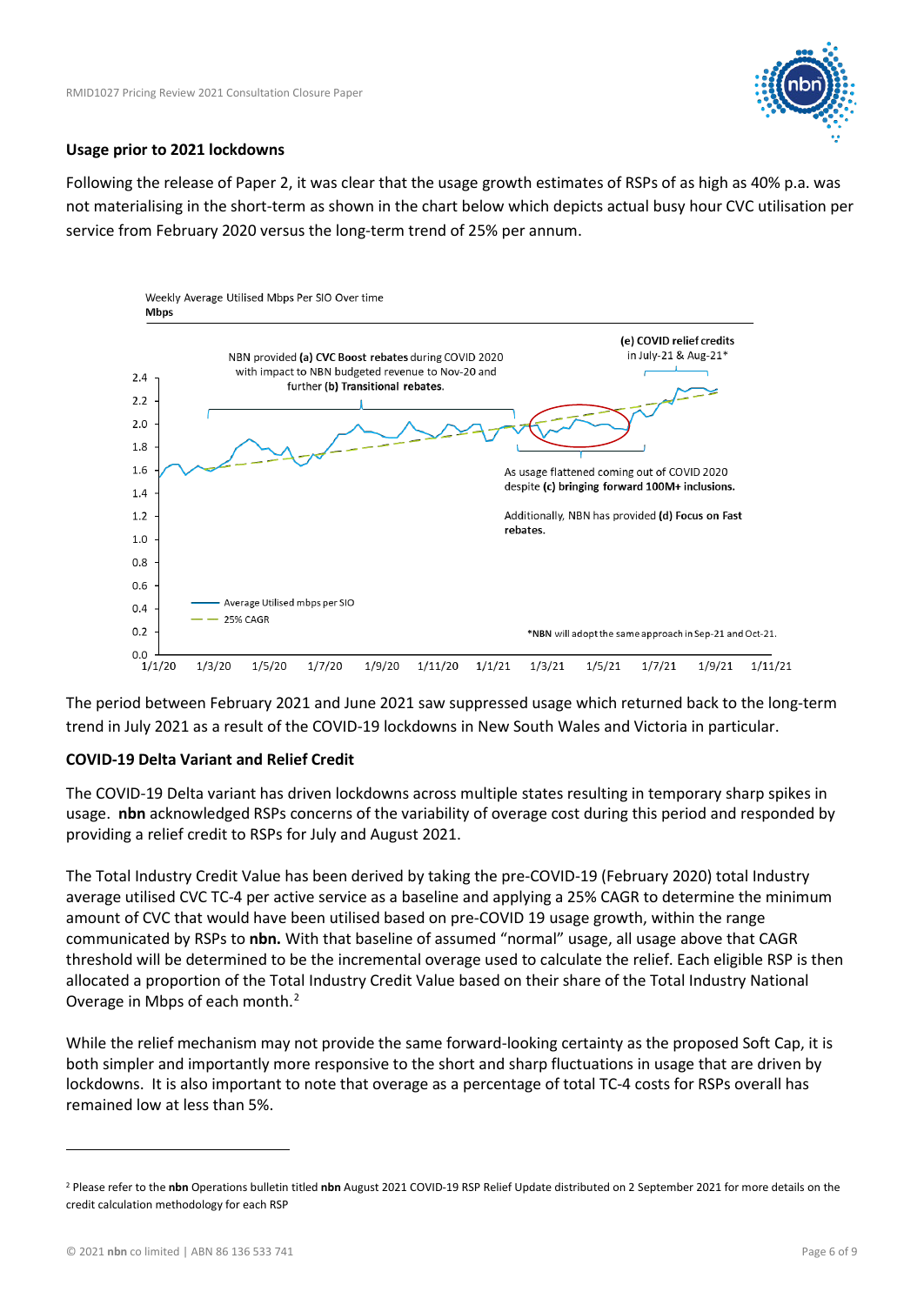

#### **Closure of Soft Cap consultation**

**Given the mixed feedback and concerns raised by multiple RSPs in respect to the Soft Cap and its conditions, combined with the observed softening of usage prior to the current COVID-19 lockdowns and subsequent COVID credit relief, nbn will not implement the Soft Cap mechanism.** 

With the current usage uncertainty directly attributable to COVID-19 lockdowns, **nbn** has committed to extend the COVID relief credit methodology until 31 October 2021, provided usage exceeds the Baseline Industry Usage Threshold based on 25% CAGR. As observed in the first half of this calendar year, **nbn** expects a softening of usage at the end of the current lockdowns. Should this not eventuate, **nbn** will look to respond appropriately, noting that the next uplift in CVC inclusions is 1 May 2022 per the TC-4 Bundles Discount Roadmap<sup>3</sup>. Beyond the short to medium term, issues regarding cost variability are part of the active consultation on the SAU variation.

### **3 Billing and TC-4 Business Bundles**

### **3.1 Billing**

In responses to Paper 2 there were no additional objections to **nbn** continuing to work towards a single calendarmonth aligned billing cycle. **nbn** intends to work with RSPs in an effort to minimise related cost, as this was a concern raised by a small number of RSPs as part of their feedback. The initiative will be pursued, including further engagement with RSPs regarding a transition plan and timing, through the Product Development Forum (PDF) independently of pricing activities. **nbn** intends to commence the development of a proof of concept in November 2021.

### **3.2 TC-4 Business Bundles**

In Paper 2, **nbn** confirmed the extension of Business Bundle 1 (including discounted eSLA) to the Business High Speed Tiers (250/100Mbps, 500/200Mbps and 1,000/400Mbps<sup>4</sup>). As a result, some RSPs recommended extending Business Bundle 2 (including TC-1 1Mbps discounted to \$5) to the Business High Speed Tiers as well. This prompted **nbn** to also propose the extension of Business Bundles 2 to the Business High Speed Tiers as part of Paper 2.

The majority of respondents were supportive of the proposal to extend Business Bundles 2 to the Business High Speed Tiers despite some respondents also indicating that their preferred small and medium business solution would remain Enterprise Ethernet. Given this feedback, **nbn** will proceed with enabling both Business Bundles 1

<sup>3</sup>Increase of TC-4 Bundles Discount 250/100Mbps tier CVC Inclusion to 5.25Mbps will be implemented on 1 Dec 2021

<sup>4</sup> References to speeds in this document are to layer 2 wholesale peak speeds not end customer speeds. End customer experience, including the speeds actually achieved over the **nbn**™ broadband access network, depends on the **nbn**™ access network technology and configuration over which services are delivered to their premises, whether they are using the internet during the busy period, and some factors outside of **nbn**'s control (like their equipment quality, software, chosen broadband plan, signal reception, or how their provider designs its network). Regardless of the retail service that end customers purchase, the actual wholesale speeds delivered by **nbn**'s 1000/400Mbps wholesale speed tier will be less than 1Gbps due to equipment and network limitations.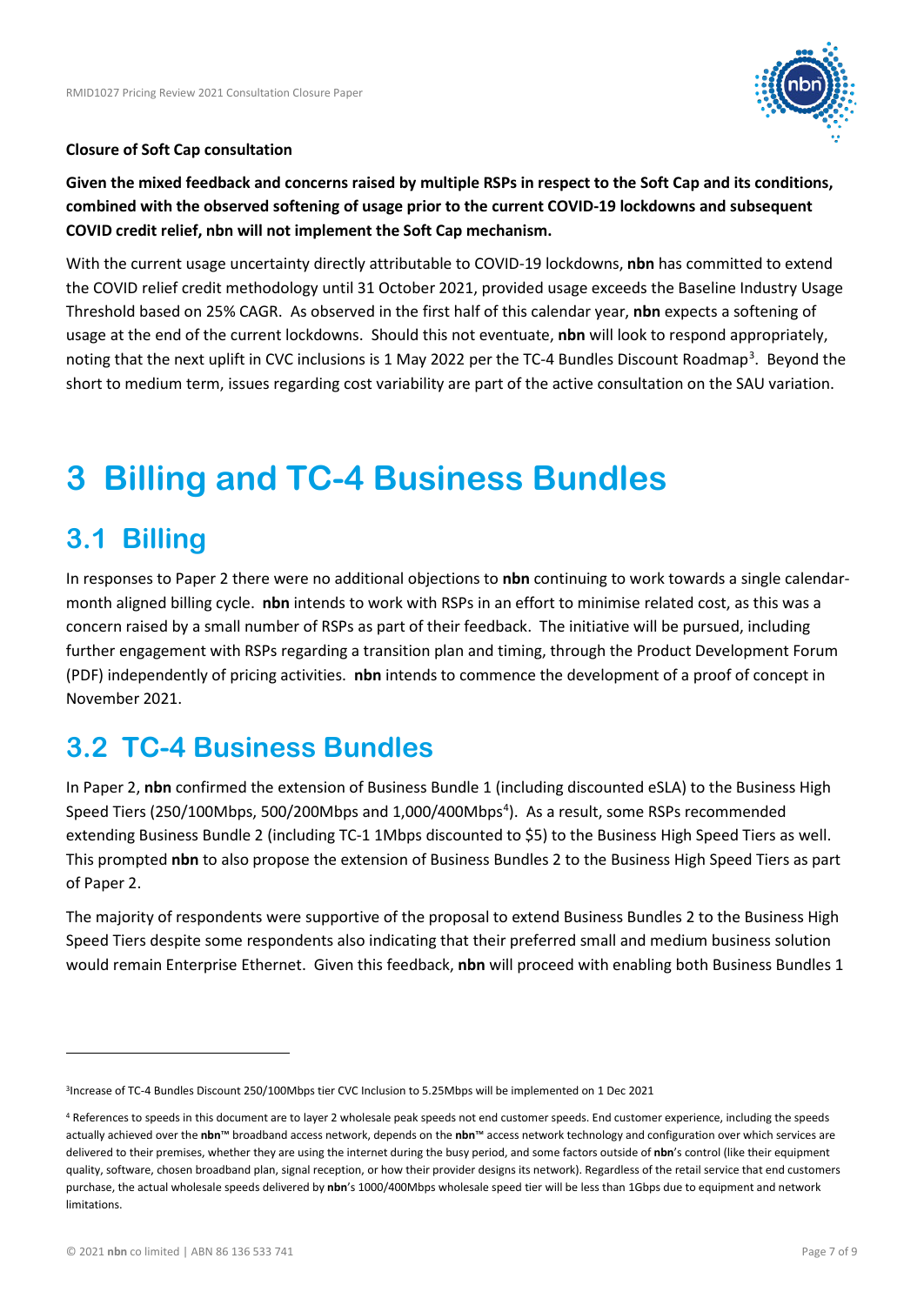

and Business Bundles 2 for the Business High Speed Tiers as per the table below starting with the 250/100Mbps wholesale speed tier effective 1 December 2021, followed by the remaining two speed tiers on 1 May 2022.

|                                     |                              | May 21 to Apr 22           |                                          | May 22 to Apr 23           |                                          | <b>Bundle Inclusions</b>                      |                 | <b>Status</b>          |
|-------------------------------------|------------------------------|----------------------------|------------------------------------------|----------------------------|------------------------------------------|-----------------------------------------------|-----------------|------------------------|
|                                     | <b>TC-4 Business Bundles</b> | <b>Effective</b><br>Charge | <b>CVC</b><br><b>Inclusion</b><br>(Mbps) | <b>Effective</b><br>Charge | <b>CVC</b><br><b>Inclusion</b><br>(Mbps) | Enhanced<br>fault<br>rectification<br>service | $TC-1$<br>1Mbps | Existing /<br>Proposed |
|                                     | <b>B50/20</b>                | \$55                       | 2.5                                      | \$55                       | 2.65                                     | eSLA <sub>12</sub>                            |                 | <b>Existing</b>        |
|                                     | B100/40                      | \$75                       | 4.25                                     | \$75                       | 4.5                                      |                                               |                 | <b>Existing</b>        |
| <b>Business</b><br><b>Bundles 1</b> | B250/100*                    | \$100                      | 3.5                                      | \$100                      | 5.75                                     |                                               |                 | Proposed               |
|                                     | B500/200                     | \$130                      | 3.5                                      | \$160                      | 6.25                                     |                                               |                 | Proposed               |
|                                     | B1000/400 <sup>5</sup>       | \$180                      | 3.25                                     | \$230                      | 7.0                                      |                                               |                 | Proposed               |
|                                     | <b>B50/20</b>                | \$60                       | 2.5                                      | \$60                       | 2.65                                     | (24/7)                                        |                 | <b>Existing</b>        |
|                                     | B100/40                      | \$80                       | 4.25                                     | \$80                       | 4.5                                      |                                               |                 | <b>Existing</b>        |
| <b>Business</b><br><b>Bundles 2</b> | B250/100*                    | \$100                      | 3.5                                      | \$105                      | 5.75                                     |                                               | 1Mbps           | Proposed               |
|                                     | B500/200                     | \$130                      | 3.5                                      | \$165                      | 6.25                                     |                                               |                 | Proposed               |
|                                     | B1000/400 <sup>5</sup>       | \$180                      | 3.25                                     | \$235                      | 7.0                                      |                                               |                 | Proposed               |

Table 1 Proposed and existing TC-4 Business Bundles

\*inclusion in Business Bundles and CVC inclusion increased to 5.25Mbps effective 1 December 2021.

### **4 Implementation Timeline**

Below is a summary of the changes as a result of this consultation.

#### 1 May 2021:

Implementation of TC-4 Bundles Discount Roadmap CVC inclusion changes and price changes  $\circ$ 

#### 1 December 2021:

- Increase TC-4 Bundles Discount 250/100Mbps tier CVC Inclusion to 5.25Mbps  $\Omega$
- Include 250/100Mbps wholesale speed tier in Business Bundles 1 and Business Bundles 2  $\circ$

#### 31 March 2022:

O Reduce the CVC TC-4 recurring Charge in the Price List from \$17.50 to \$15.75

<sup>&</sup>lt;sup>5</sup> As noted above, references to speeds in this document are to layer 2 wholesale peak speeds not end customer speeds. Regardless of the retail service that end customers purchase, the actual wholesale speeds delivered by nbn's 1000/400Mbps wholesale speed tier will be less than 1Gbps due to equipment and network limitations.